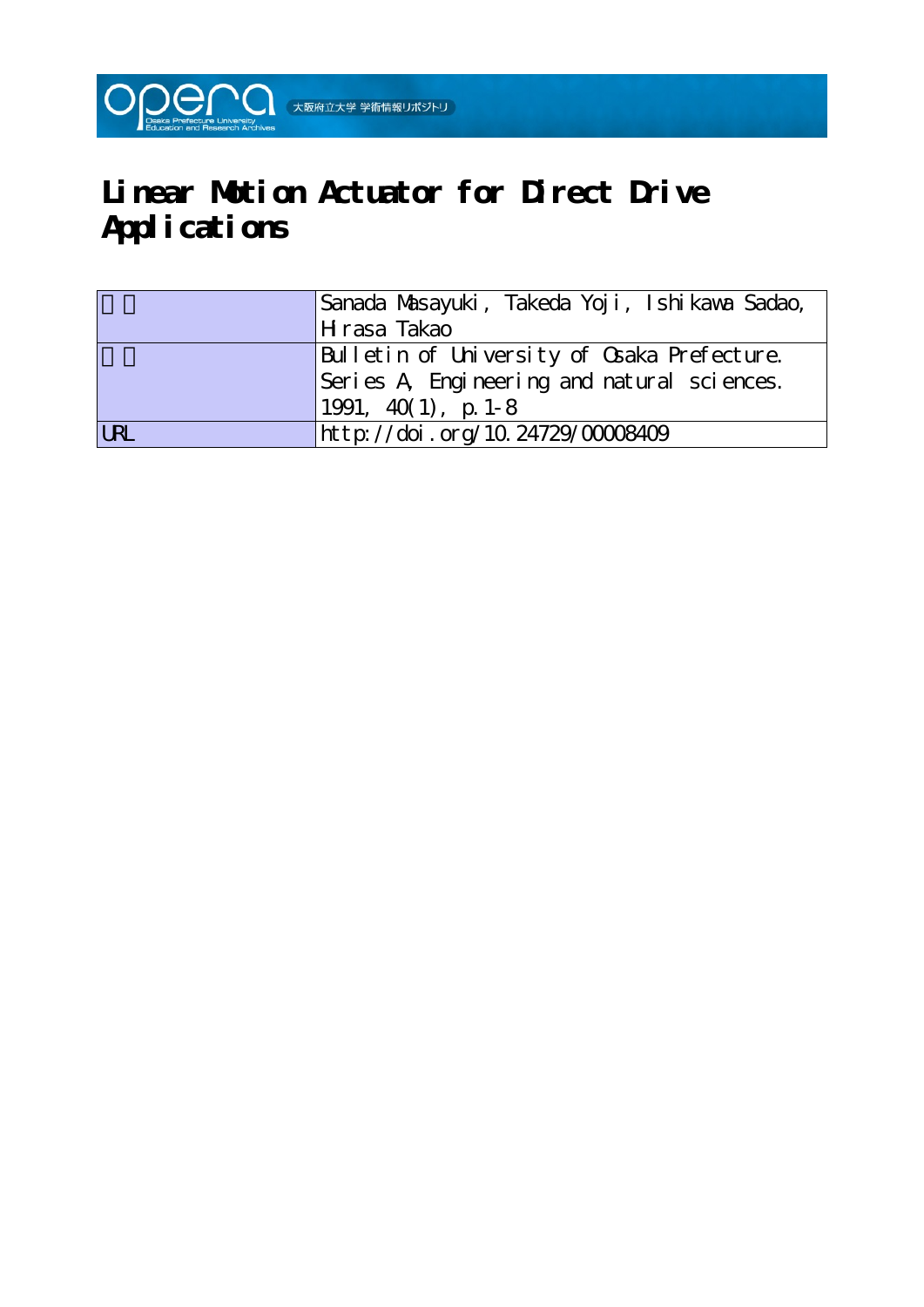## Linear Motion Actuator for Direct Drive Applications

Masayuki SANADA\*, Yoji TAKEDA\*\*, Sadao ISHIKAWA\*\* and Takao HIRASA'"

#### (Received June 15, 1991)

 Linear pulse motors are able to operate in an 'open-loop' control mode like rotary stepper motors, and therefore form convenient direct linear position actuators when used in conjunction with digital electronic circuit. Each pulse into their control circuit will produce an incremental linear motion on the motor. The principle of operation is the same as a rotary stepper motor, therefore several different arrangement are possible. The air gap between stator and mover must be keep as small as possible to perform high thrust force. In this paper, a new linear pulse motor with cylindrical structure is proposed. The cylindrical structure is very useful for compact actuator, easy handling and small gap maintenance. The 6 divided mover to reduce the eddy current is also examined.

#### 1. Introduction

 In recent years there is a growing interest in electromagnetic actuators such as switched reluctance motors and linear pulse motors etc. $1-6$ .

 Especially, a linear puise motor has many advantages for the precise position controller because the linear motion is directly performed without any mechanical link mechanism. The rugged construction, simple eiectric control circuit with minimum component, and high power density are the factors that are in favour of such actuators.

 Linear pulse motors are able to operate in an 'open-loop' control mode like rotary stepper motors, therefore form convenient position actuators when used in conjunction with digital electronic circuit. Each pulse into their control circuit will produce an incremental linear motion on the motor. The principle of operation is the same as a rotary stepper motor, therefore several different types are possible. The linear pulse motor is classified into two types. The one is a variable reluctance linear pulse motor. The mover and stator have rectangular teeth of a fixed pitch. The construction of the mover is very simple and economical. The other is a hybrid type with the permanent magnet and the electrical magnet. The hybrid linear pulse motor is a machine capable of high thrust with very precise positioning.

\*\* Department of Electrical Engineering, College of Engineering.

 <sup>\*</sup> Graduate Student, Department of Electrical Engineering, College of Engineering.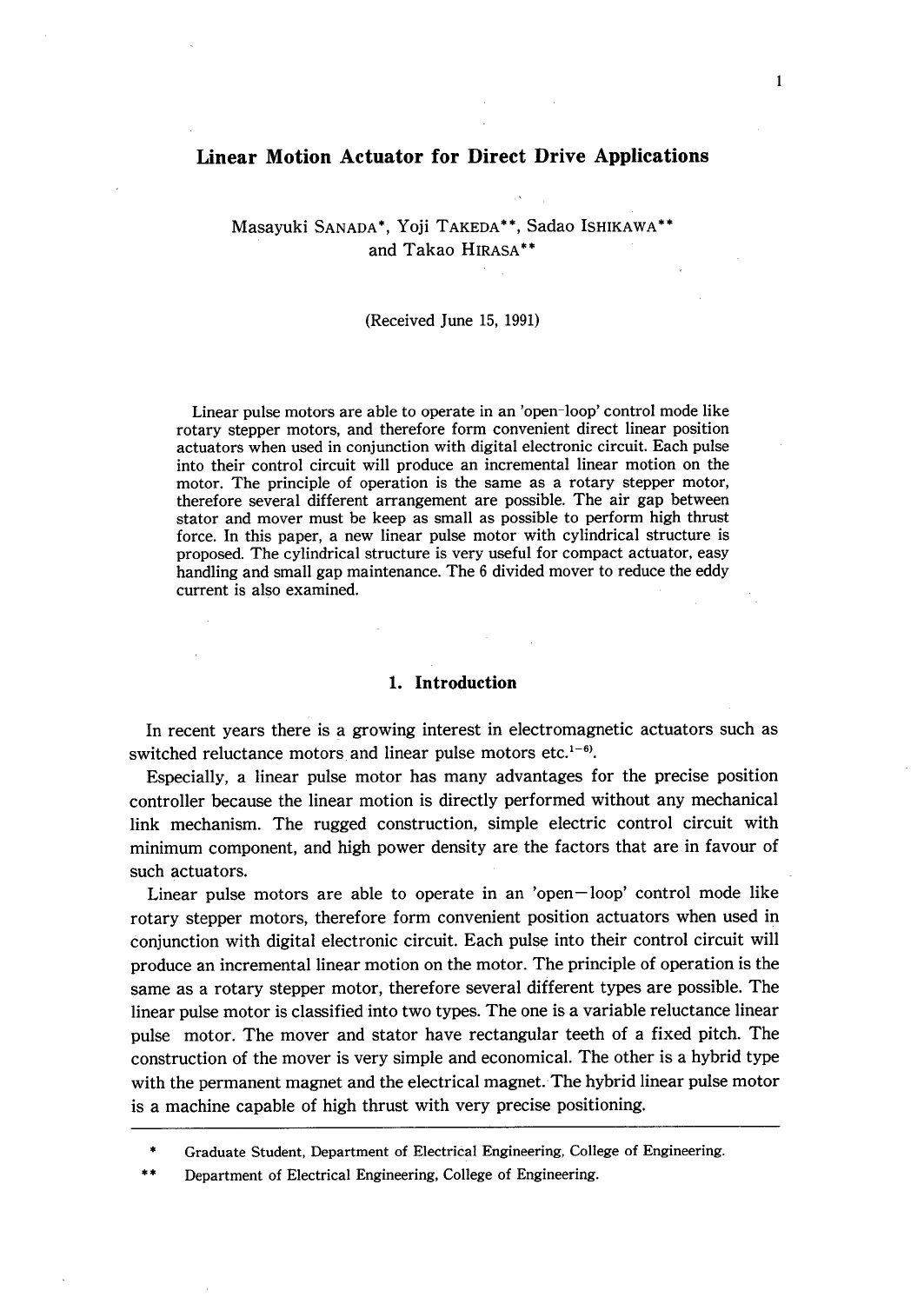As the cylindrical linear pulse motor with the wrought iron core is used for the main flux pass of the mover and stator, the eddy current flows easily. This eddy current interferes the flux response, and decreases the frequency characteristics.

 In this paper, the mover with divided magnetic core to improve the frequency response is examined. As the hybrid linear pulse motor has the large thrust and high accuracy positioning without the closed loop position control, the motor and its control system become very simple. This linear pulse motor, for example, is able to use for the pilot valve actuator, which controls the valve of the main oil cylinder.

#### 2. Basic Construction

 In the general linear pulse motor, the attraction force between stator and mover is over ten times larger than the required thrust force. The air gap between stator and mover must be kept as small as possible to perform the high thrust force. The air gap is maintained generally from O.05mm to O.lmm. The attraction force becomes very large as the air gap becomes narrow. The flat type linear pulse motor requires a strong and complex support system to keep a narrow gap. As the radial attraction force balances each other in a cylindrical structure the support system becomes simple, slim and light weight. Therefore, the cylindrical structure is very usuful to realize the compact actuator, easy handling and small gap maintenance.

 Figure 1 shows the components of the cylindrical linear pulse motor. The tested motor is a cylindrical structure and hybrid linear pulse motor with permanent magnet. The specifications are shown in Table 1. The stator is constructed of four poles with small teeth, two ring exciting coils and a thin ring permanent magnet. Each stator pole is mounted  $1 \times 4$  pitch apart from the mover tooth. The tooth width is 0.5mm, and the slot width is 0.6mm, therefore, one step displacement is 0.275mm



Fig. 1 Components of the cylindrical linear pulse motor.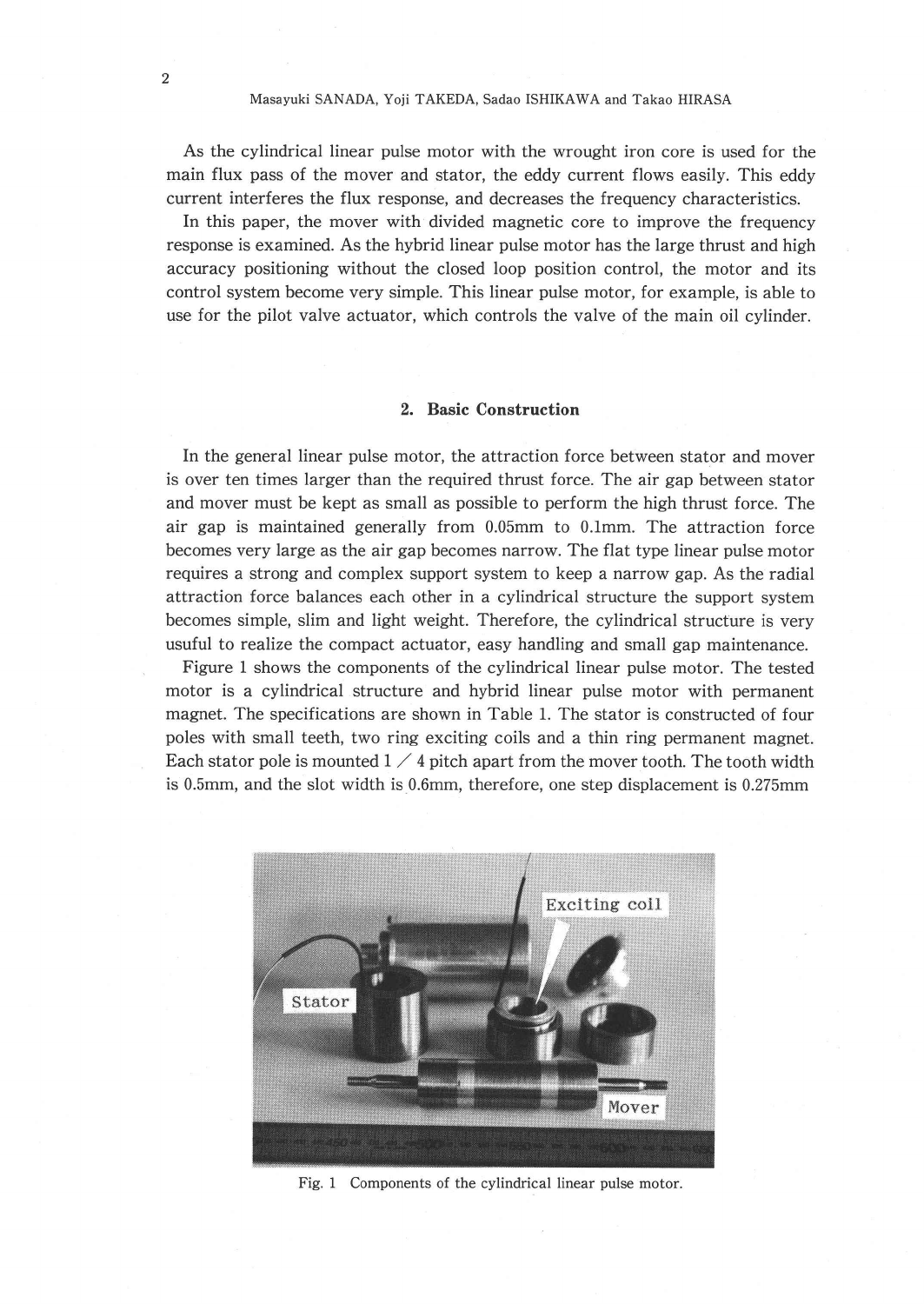| ITEM                  | <b>SPECIFICATION</b>   |
|-----------------------|------------------------|
| Pitch (mm)            | 1.1                    |
| Tooth Width (mm)      | 0.5                    |
| Slot Width (mm)       | 0.6                    |
| Slot Depth (mm)       | 1.0                    |
| Gap Length (mm)       | 0.1                    |
| Number of             |                        |
| Turns of Coil (Turns) | 480                    |
| Permanent Magnet      | <b>CORMAX2000</b>      |
| Size (mm)             | $\phi$ 61 $\times$ 186 |
| Total Weight (kg)     | 1.7                    |

Table 1 Specification of tested motor.

with 2 phase excitation, and 0.1375mm with  $1-2$  phase excitation. The slot depth of the mover and stator is 1.0mm. The air gap between the mover and stator is O.lmm. Number of turns of exciting coils is 480 turns per phase. Total weight is 1.7kg.

 Teeth of the stator and the mover are constructed by a ring laminated process'). Every slot and tooth are made of laminated O.6mm brass ring and O.5mm silicon steel ring. The steel ring and brass ring are inserted alternately into the wrought iron body. This laminated process performs the easy manufacturing.

#### 3. Static and Dynamic Characteristics

 Figure 2 shows the experimental system of the tested motor. The motor is set on the base stand and 80N weight is preloaded to the motor. The pressure sensor is set on a head of the push screw, thrust is displayed in digit on the instrumentation amplifier. Displacement is measured by 'the digimatic indicator, which has O.OOImm resolution. As the mover end is pushed by the screw, the displacement of the mover



Fig. 2 Experimental system.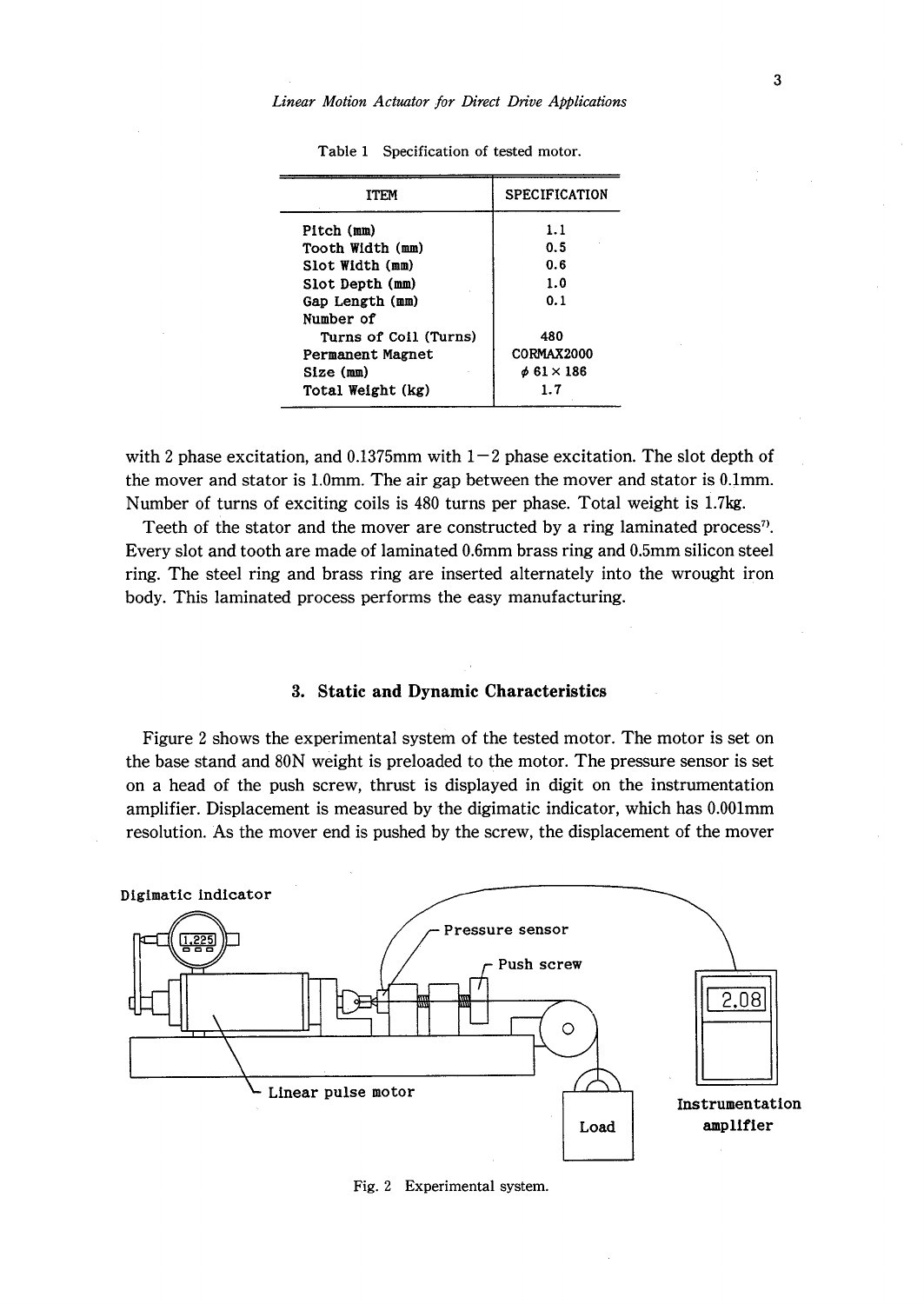is displayed on the digimatic indicator. The thrust of the mover is measured after subtracting the preloaded weight from the indicated value of the instrumentation amplifier. For dynamic characteristics measurement, an appropriate drive circuit is connect to the motor.

Figure 3 shows the experimental results of the thrust distribution. The maximum



Fig.3 Thrust distribution.

static thrust is more than 55N at the inner pole excitation, and 45N at the outer pole excitation. Figure 4 shows the pulse-displacement characteristics. The tested motor has very small hysteresis and no accumulation of step error.

 Figure 5 shows the pull-in thrust characteristics. Tested motor has 42N maximum starting thrust with 2 phase excitation mode. Figure 6 shows the step response of the tested motor. There are no transient vibration and instability phenomenon such as an over shoot or an under shoot by the resonance of the mover. Since the wrought iron core is used for the main flux pass of the mover and stator, the eddy current flows easily. This eddy current interferes the quick flux response and decreases the frequency characteristics.

4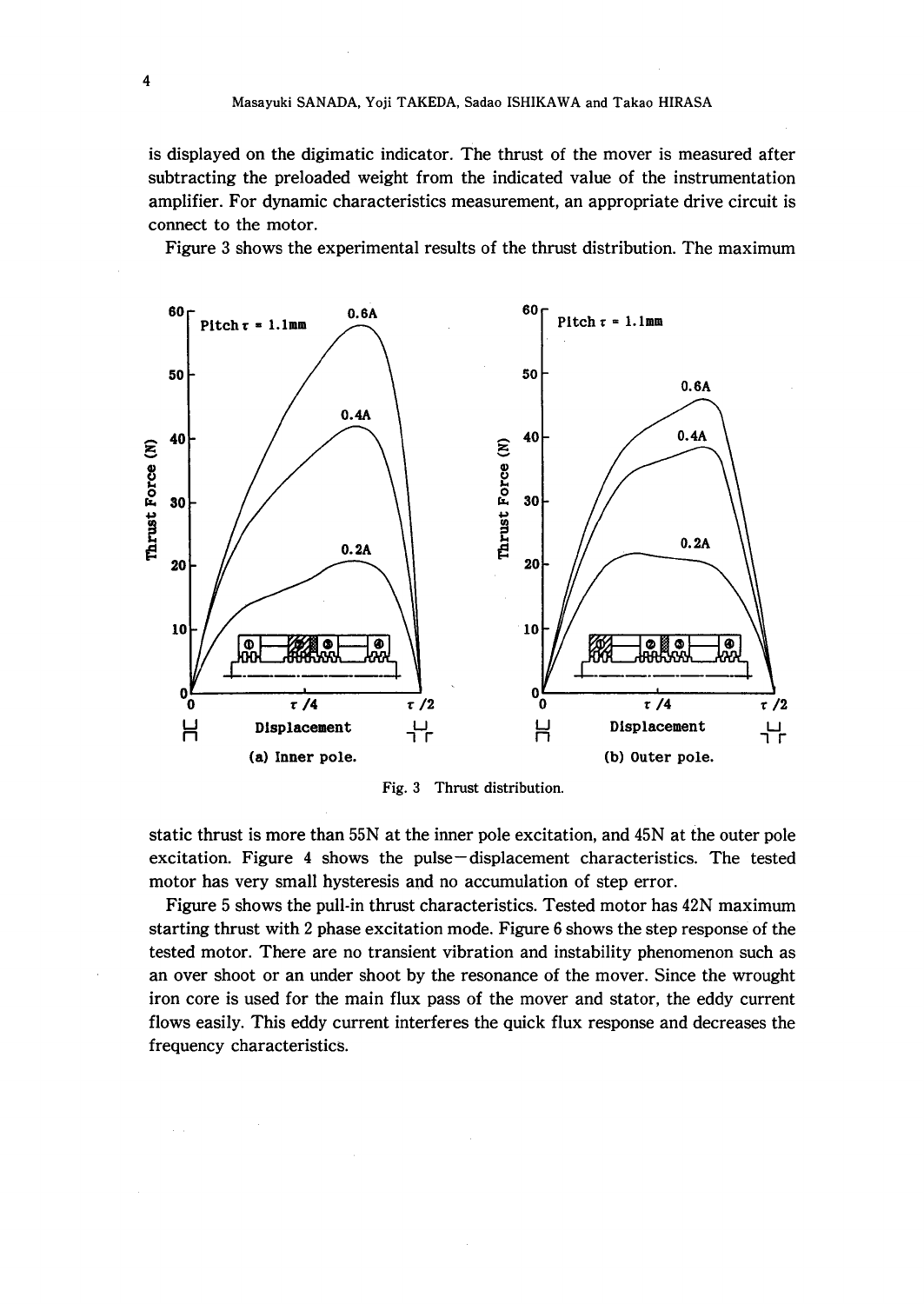





Fig. 5 Dynamic pull-in thrust characteristics.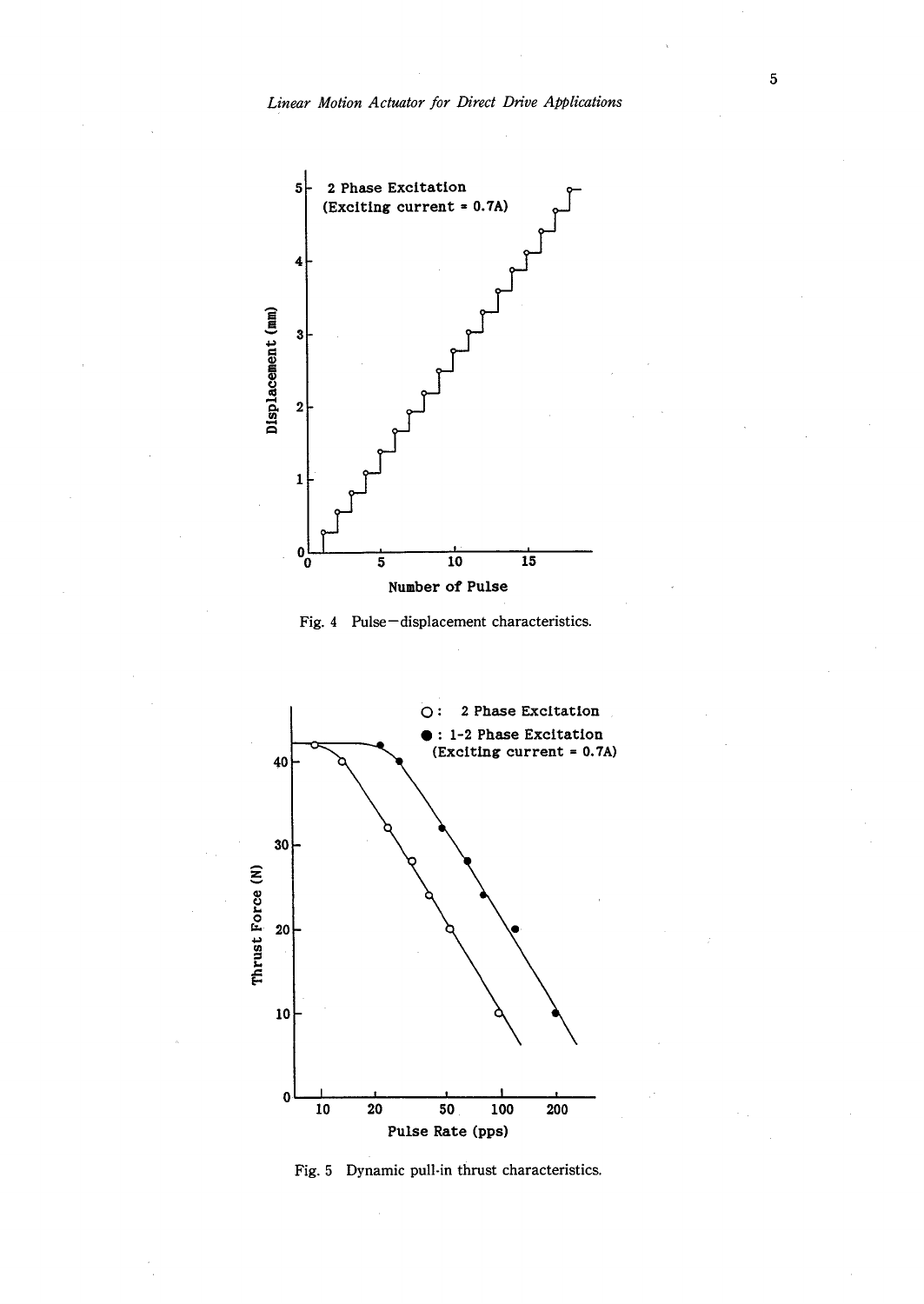

Fig. 6 Step response.

## 4. Improvement of Dynamic Characteristics

 The frequency response is improved by the high resistivity magnetic material or laminated silicon steel. The high resistivity magnetic material, however, has small maximum saturated flux density. Therefore, a large cross sectional area is required to pass the same flux and the size and weight become large. The laminated technique in the cylindrical structure is also troublesome and impractical, because the cylindrical structure requires the radial laminated core.

 Figure 7 shows the scheme of the 6 divided mover. This mover has 6 radial narrow slots, and the laminated ring teeth and slots. The eddy current induced in the mover hardly flows because of 6 radial slots.



Fig. 7 Scheme of the 6 divided mover.

 Figure 8 shows one example of the electromagnetic effects of the 6 divided mover. If the eddy current does not flow, the induced voltage is indicated by the linear dotted line. The induced voltage of the 6 divided mover is larger than that of the conventional mover. Therefore, it is clear that the influence of eddy current is improved by the 6 divided mover.

 Figure 9 shows the pull-in thrust characteristics. Thrust force is normalized by the maximum pull-in thrust force. The improved tested motor has broad region of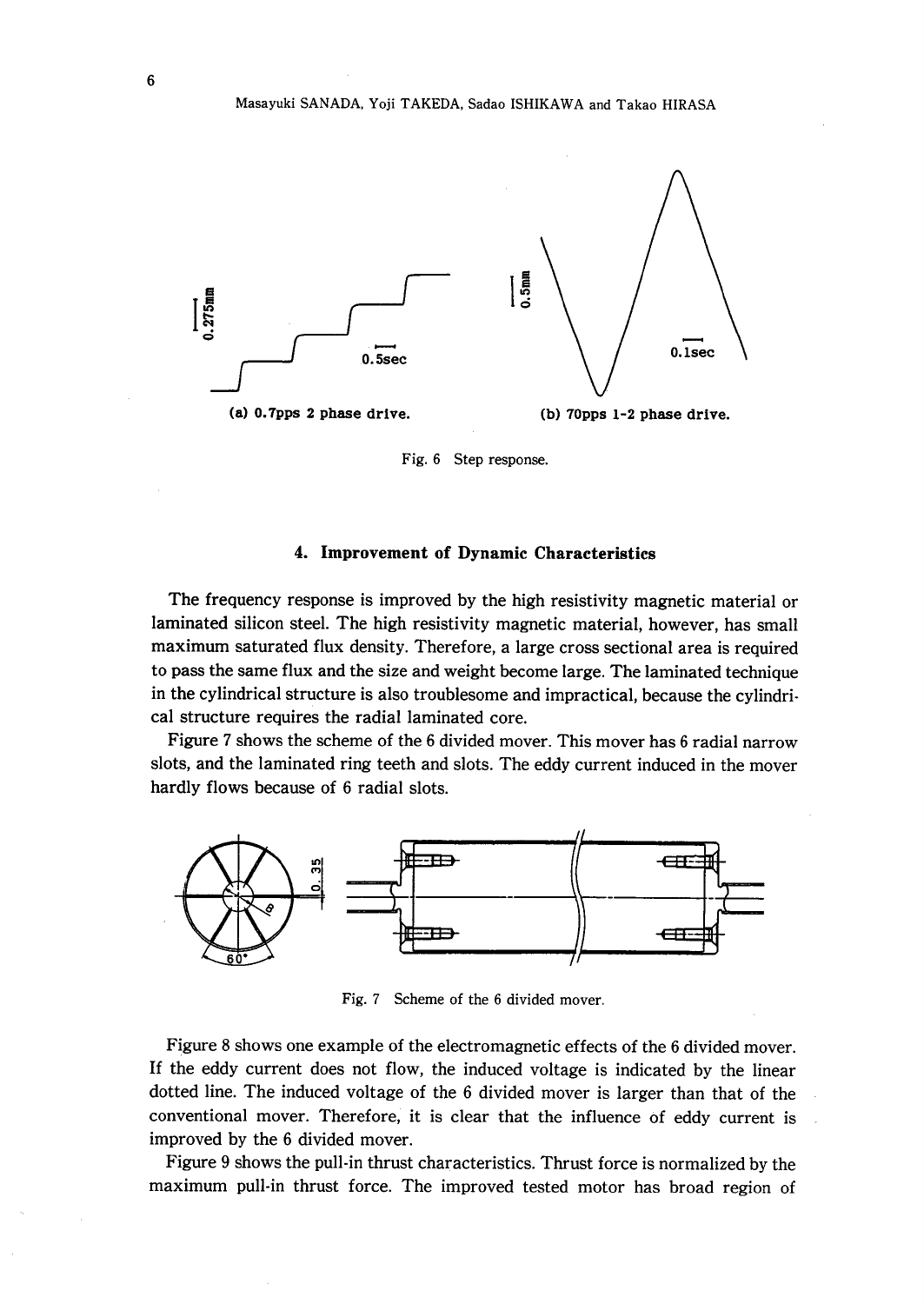maximum pu!1-in thrust in comparison with the conventional tested motor. In the region of high frequency pulse rate, the improved and the conventional tested motor have nearly equal characteristics. This reason is that the inertia of the mover limits the pull-in thrust characteristics at high frequency.







Fig. 9 Dynamic pull-in thrust characteristics.